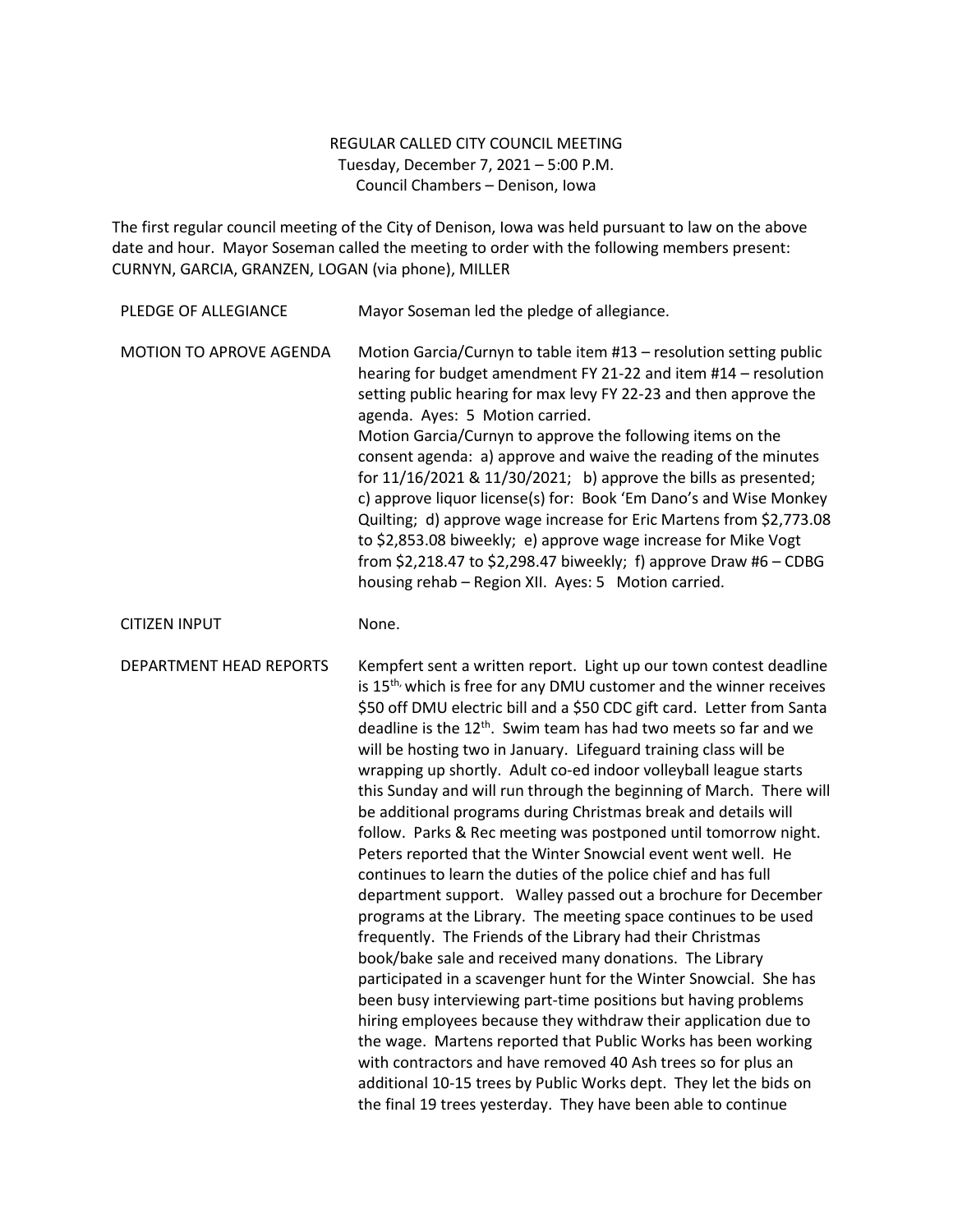| DEPT HEAD REPORTS CONT'D                                                                                        | concrete work due to the weather. Working on patching streets,<br>the street sweeper has been out and storm water intakes have<br>been cleaned. Snowgren reported that the Fire Dept. has had some<br>structure fires and went to Dunlap to assist with a structure fire<br>there. The apartment fire in Denison is under investigation. He will<br>be sending letters to multi-family property owners reminding them<br>to make sure they have active smoke detectors in place. |
|-----------------------------------------------------------------------------------------------------------------|----------------------------------------------------------------------------------------------------------------------------------------------------------------------------------------------------------------------------------------------------------------------------------------------------------------------------------------------------------------------------------------------------------------------------------------------------------------------------------|
| <b>MOTION TO APPROVE</b><br>AMENDED LEC AGREEMENT                                                               | Motion Garcia/Granzen to approve the amended LEC agreement.<br>Ayes: 5 Motion carried.                                                                                                                                                                                                                                                                                                                                                                                           |
| MOTION TO ALLOW MAJESTIC<br>HILLS TO SUBLET THEIR LEASE<br>TO CHRIS POLLEY                                      | Motion Granzen/Garcia to allow Majestic Hills Golf Course to sublet<br>their lease with the City of Denison for the restaurant area to Chris<br>Polley. Ayes: 5 Motion carried.                                                                                                                                                                                                                                                                                                  |
| RESOLUTION #2021-42<br><b>INTRODUCED. SET PUBLIC</b><br>HEARING.                                                | Resolution #2021-42 was introduced setting a public hearing for<br>January 4, 2022 at 5:00 p.m. for bond issue. Motion<br>Garcia/Granzen that resolution #2021-42 is adopted. Ayes: 5<br>Motion carried.                                                                                                                                                                                                                                                                         |
| RESOLUTION #2021-43<br><b>INTRODUCED ACCEPTING</b><br><b>WORK ON FEMA RIVER</b><br><b>EMBANKMENT PROJECT</b>    | Resolution #2021-43 was introduced accepting the work on FEMA<br>river embankment project. Motion Miller/Curnyn that resolution<br>#2021-43 is adopted. Ayes: 5 Motion carried.                                                                                                                                                                                                                                                                                                  |
| RESOLUTION #2021-44<br><b>APPROVED THE AIRPORT 5</b><br>YEAR CAPITAL IMPROVEMENT<br><b>PLAN</b>                 | Resolution #2021-44 was introduced approving the airport 5 year<br>Capital Improvement Plan. Motion Miller/Garcia that resolution<br>#2021-44 is adopted. Ayes: 5 Motion carried.                                                                                                                                                                                                                                                                                                |
| MOTION APPROVING WARD<br>POPULATION UPDATES AFTER<br>2020 CENSUS                                                | Motion Garcia/Curnyn approving the Memorandum of Agreement<br>with Crawford County regarding ward population updates after<br>2020 census. Ayes: 5 Motion carried.                                                                                                                                                                                                                                                                                                               |
| <b>MOTION TO NOT APPROVE</b><br><b>AMENDMENT #1 TO</b><br><b>AGREEMENT WITH DGR FOR</b><br>ARC FLASH STUDY      | Motion Garcia/Curnyn not to approve amendment #1 to agreement<br>with DGR for ARC flash study. Ayes: 5 Motion carried.                                                                                                                                                                                                                                                                                                                                                           |
| <b>CITY COUNCIL MEMBER LEFT</b>                                                                                 | Garcia left at 5:42 p.m.                                                                                                                                                                                                                                                                                                                                                                                                                                                         |
| <b>MOTION TO PAY INVOICE</b><br>FROM TEN POINT FOR 14TH<br><b>STREET PARKING STORM</b><br><b>WATER DRAINAGE</b> | Motion Miller/Granzen to pay the invoice from Ten Point<br>Construction for 14 <sup>th</sup> St. parking storm water drainage with half of<br>the funds coming from RUT and half from ARPA. Ayes: 4 Motion<br>carried.                                                                                                                                                                                                                                                           |
| <b>MOTION TO APPROVE</b><br>PURCHASE OF A DEMO PLOW                                                             | Motion Miller/Granzen to approve purchase of a demo plow in<br>addition to the plow already ordered. Ayes: 4 Motion carried.                                                                                                                                                                                                                                                                                                                                                     |